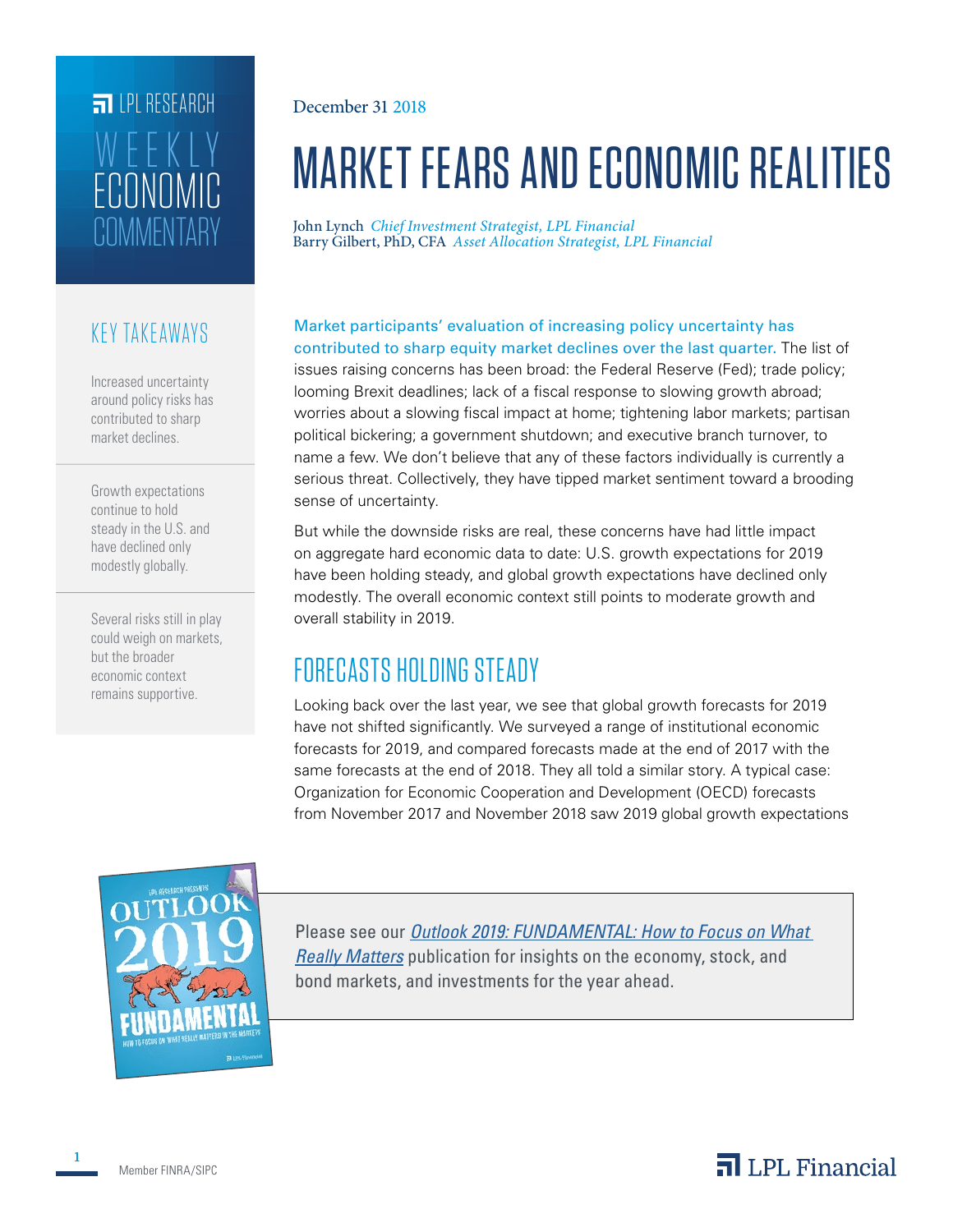falling just 0.1% [Figure 1]. That's a small decline but not insignificant on a global scale, although concerns about downside risks have increased. 2019 expectations for the U.S. actually picked up over the same period. And 2018 followed suit. 2018 growth was in line with the 2017 forecast, with an upside surprise in the U.S. offsetting downside surprises in other developed markets.

# UPSIDE PROSPECTS IN THE UNITED STATES

Even though uncertainty has clouded investors' horizons as of late, we still believe the U.S. economic landscape is compelling. In 2019, we expect U.S. gross domestic product (GDP) growth of 2.5–2.75%, near consensus but with an upside bias. While slower than the near 3% growth expected for 2018 (with fourth quarter numbers still to come), it's still above the 2.3% average growth for the expansion and well removed from recession.

We see several drivers of continued abovetrend growth next year. Overall, we believe the combination of lower individual and business tax rates, immediate expensing provisions in the tax law, repatriation, reduced regulation, and increased government spending will help support business and consumer spending. These factors should more than compensate for slowing global growth, disappointing housing growth, and uncertainty from trade and budget deficits.

A key to our forecast is a pickup in capital expenditures (capex), which we think will be aided by steady corporate profit growth and fiscal incentives for business spending. Despite a second-half slowdown, business spending was robust in 2018, and surveys suggest that capex may grow at a solid rate of about 7% in the year ahead. Increased capex may help lay the foundation for improved productivity, which will be important in 2019, as rising output per worker helps offset inflationary pressures. We also expect current consumer patterns to persist as wages continue to grow at a healthy pace and low tax rates buoy spending.

While inflation concerns may surface at times, we expect inflationary pressures to remain at manageable levels next year. We'll continue to watch wage growth closely to gauge the state of inflation, as it's hard to have a sustainable inflationary threat without the participation of wages. With wage growth trending near 3% annually, we believe there is still plenty of time before the economy overheats, and we see no signs of wages and prices slipping into deflationary territory.

Of course, the Fed's policy plans may determine the course of the domestic economy. We expect the Fed to continue on its gradual path with two interest rate hikes in 2019, which is in line with policymakers' December projections. Investors

|                          | <b>World</b> | U.S. | <b>Euro Area</b> | <b>Japan</b> | <b>China</b> |
|--------------------------|--------------|------|------------------|--------------|--------------|
| <b>NOV 2017 FORECAST</b> |              |      |                  |              |              |
| 2018                     | 3.7          | 2.5  | 2.1              | 1.2          | 6.6          |
| 2019                     | 3.6          | 2.1  | 1.9              | 1.0          | 6.4          |
| <b>NOV 2018 FORECAST</b> |              |      |                  |              |              |
| 2018                     | 3.7          | 2.9  | 1.9              | 0.9          | 6.6          |
| 2019                     | 3.5          | 2.7  | 1.8              | l.O          | 6.3          |

#### **1 GLOBAL GROWTH FORECASTS HAVE HELD STEADY THROUGHOUT 2018**

Source: Organization for Economic Cooperation and Development (OECD) 12/27/18

Economic forecasts may not develop as predicted.

#### Member FINRA/SIPC

**2**

## $\overline{\mathbf{a}}$  LPL Financial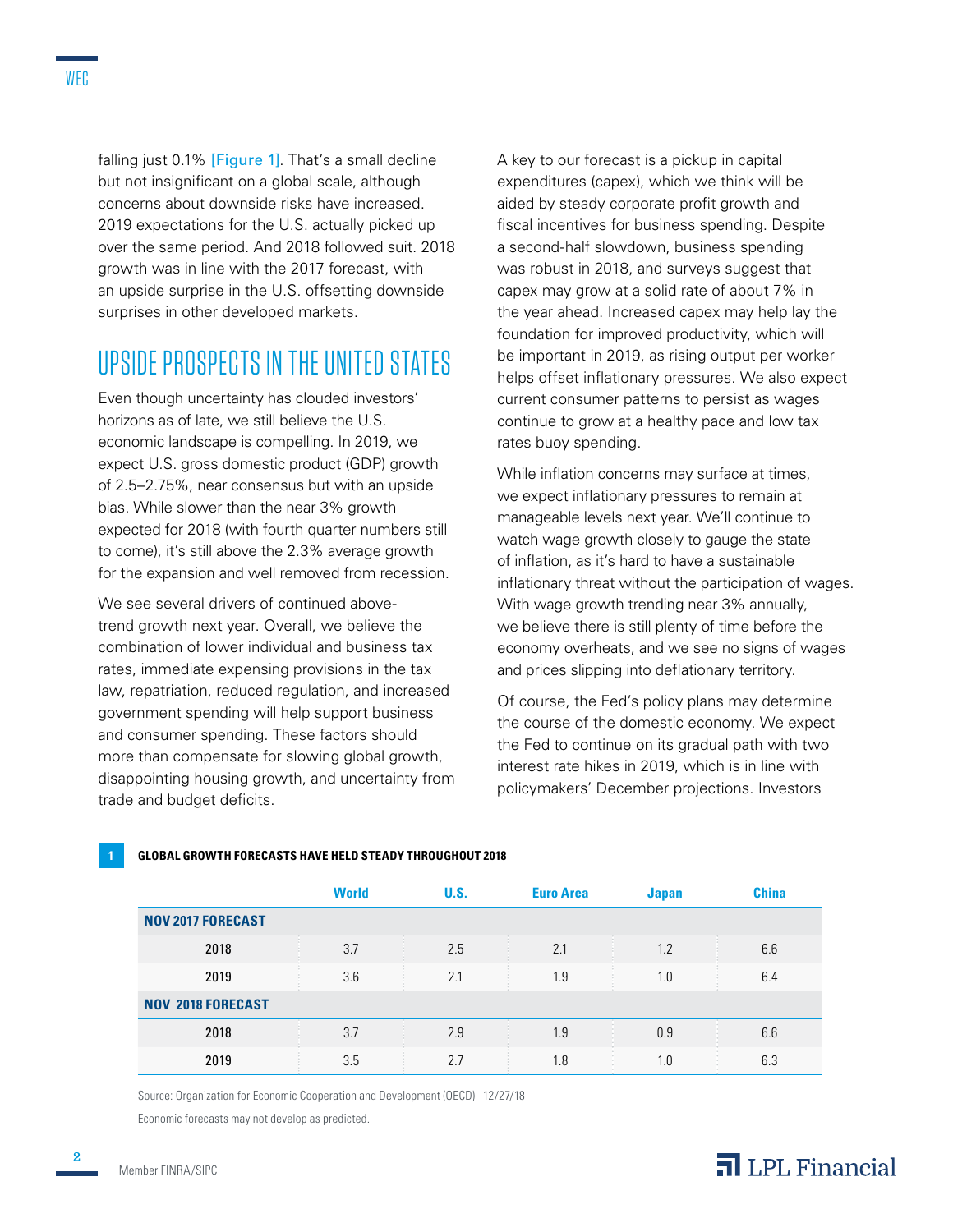have understandably become more anxious about the Fed's plans as Fed Chair Jerome Powell and other Fed members have publicly said that rates are approaching neutral, or the point where policy is neither supporting nor restricting overall growth. That rhetoric has spooked the markets recently, but the Fed has clearly communicated its dependence on economic data for policy decisions, and its flexibility to change policy based on economic conditions. Inflation-adjusted rates, while rising, still remain historically low. Currently, the real fed funds rate sits at 0.3% (based on year-over-year core Consumer Price Index growth of 2.2%), below the 1.3% real interest rate we've averaged since the end of 1970 [Figure 2]. During that same period, the real interest rate reached an average high of 4.2% before the U.S. economy entered a recession, significantly above where rates are today. The U.S. economy is strong enough to operate at current rates, and we expect the Fed to be pragmatic and flexible enough to guide the U.S. economy to a soft landing down the road.



Source: LPL Research, Bloomberg 12/24/18

\*The real fed funds rate is defined as the upper-bound fed funds rate minus the year-over-year change in the core Consumer Price Index.

Right now, the Fed's gradual approach has kept inflation near the target for price stability as part of its dual mandate (along with full employment). If we were to see runaway inflation, we might expect more aggressive rate hikes from the Fed, which can slow down the economy much more and create the potential for a shock. However, inflation remains well contained with recent downside surprises leaving core inflation below the Fed's 2% target. We expect wage pressure, economic growth, and the impact from tariffs to push inflation higher in 2019, but even at levels slightly above target, we believe the Fed would be able to put rate hikes on pause midyear in response to tightening financial conditions.

# RISKS FROM UNCERTAINTY AND LOWER ASSET PRICES REMAIN

While we believe the market might be mispricing the economic impact of late-year uncertainty, the mispricing itself comes with some danger. Economies are prone to virtuous and vicious cycles of confidence. For example, expansionary fiscal policy can be a temporary spur to growth just on the prospect of faster economic growth. Expectations can lead to increased economic activity, which reinforces confidence. By contrast, trade policy uncertainty can lead to delayed capital investment, a trend for which there's already some anecdotal survey evidence, which can lead to slower growth and greater uncertainty. Declines in stock prices and home prices can have a similar impact on consumer activity. While we know that prices are volatile, experiencing a downturn in major asset prices can lead to a decreased sense of financial well-being, which can restrain spending and further reduce asset prices. While some kind of shock usually starts a potential downturn, a shift in confidence is often needed to give it more energy, helping to turn lowered expectations into economic reality. We do not believe that current confidence has fundamentally shifted due to rising uncertainty and its impact on asset prices, but we do see increased, but reversible, vulnerability.

### $\overline{\mathbf{a}}$  LPL Financial